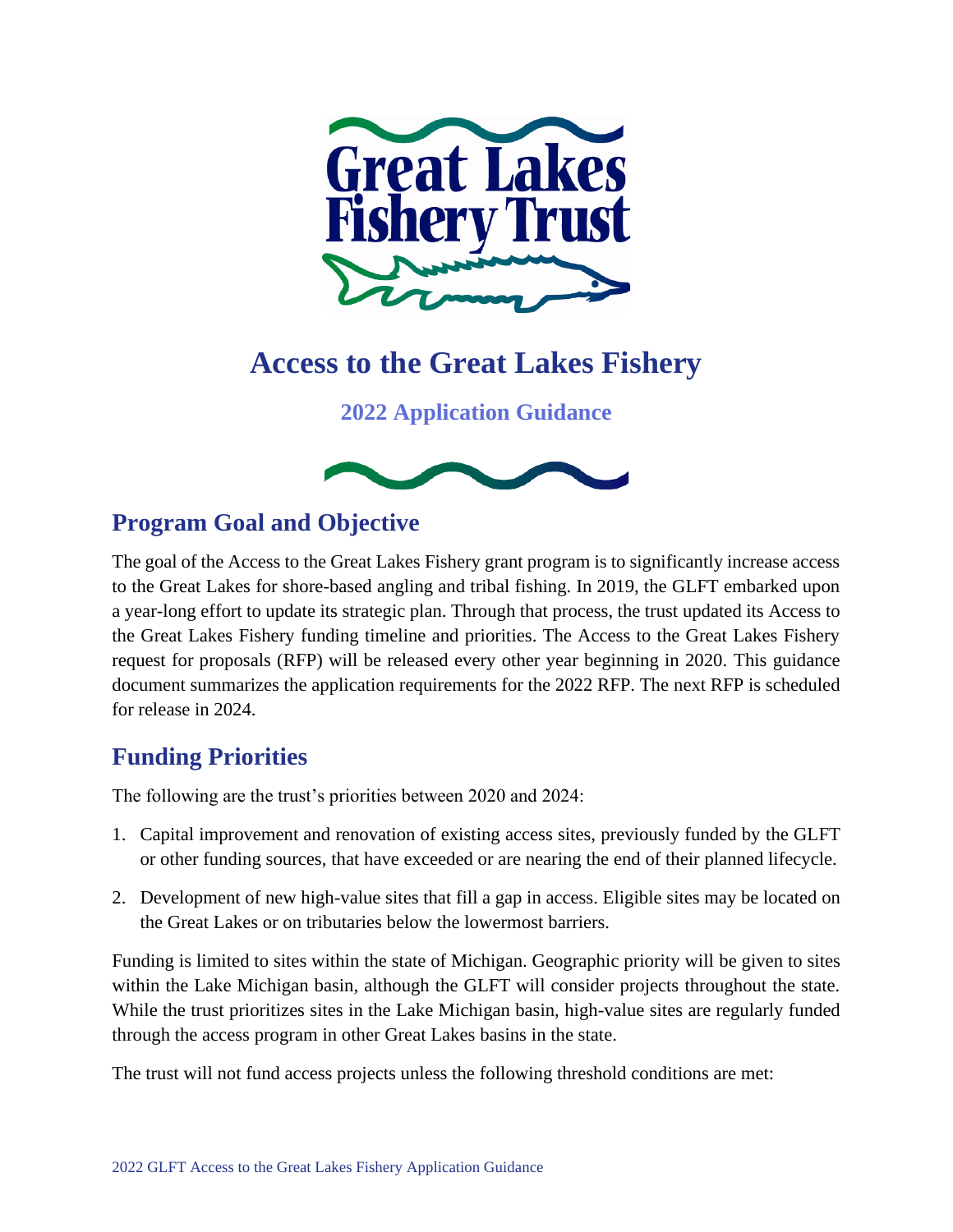- A viable sport fishery is present
- Physical conditions of a site are appropriate and projected to remain so
- Nearby access opportunities are inadequate to meet need or demand
- The site will be maintained, and user regulations enforced
- The cost of the project is commensurate with access benefits to be provided
- The proposed access site meets legal accessibility standards for persons with disabilities
- The proposed site is on a Great Lake or tributary, downstream of lowermost barriers

Additional factors that add value or priority include:

- The proposed access site is on Lake Michigan, on a lower tributary of Lake Michigan, or provides tribal access
- Potential for use is high, as in urban locations or recreational destination sites offering multiple forms of water-related recreation
- The incidence of negative impacts on habitat associated with fishing in unimproved locations can be reduced
- Educational messages aligned with the GLFT mission and goals are displayed
- Educational or stewardship-oriented programming aligned with the GLFT mission and goals will be in place
- For land acquisition, there is growth/development pressure, and/or timing is critical
- Site design integrates principles of universal design
- The property is already in public ownership and land acquisition is not required
- Projects are identified through a Five-year Recreation Plan, Community Master Plan, Capital Improvement Plan, or similar planning document
- Projects demonstrate community support and include robust and meaningful stakeholder engagement
- Applicants demonstrate experience, expertise, and past project implementation performance

This RFP process will be used for the disbursement of up to \$550,000 in grants in 2022. The GLFT funds projects that create or enhance shore-based access to fishing, which includes construction, improvement, or renovation of boardwalks and fishing piers with adjacent amenities such as parking facilities and walkways. Applicants are encouraged to review the [GLFT's Policy on Tribal](https://www.glft.org/wp-content/uploads/2021/09/access_proposals_fishing_grants_policy.pdf)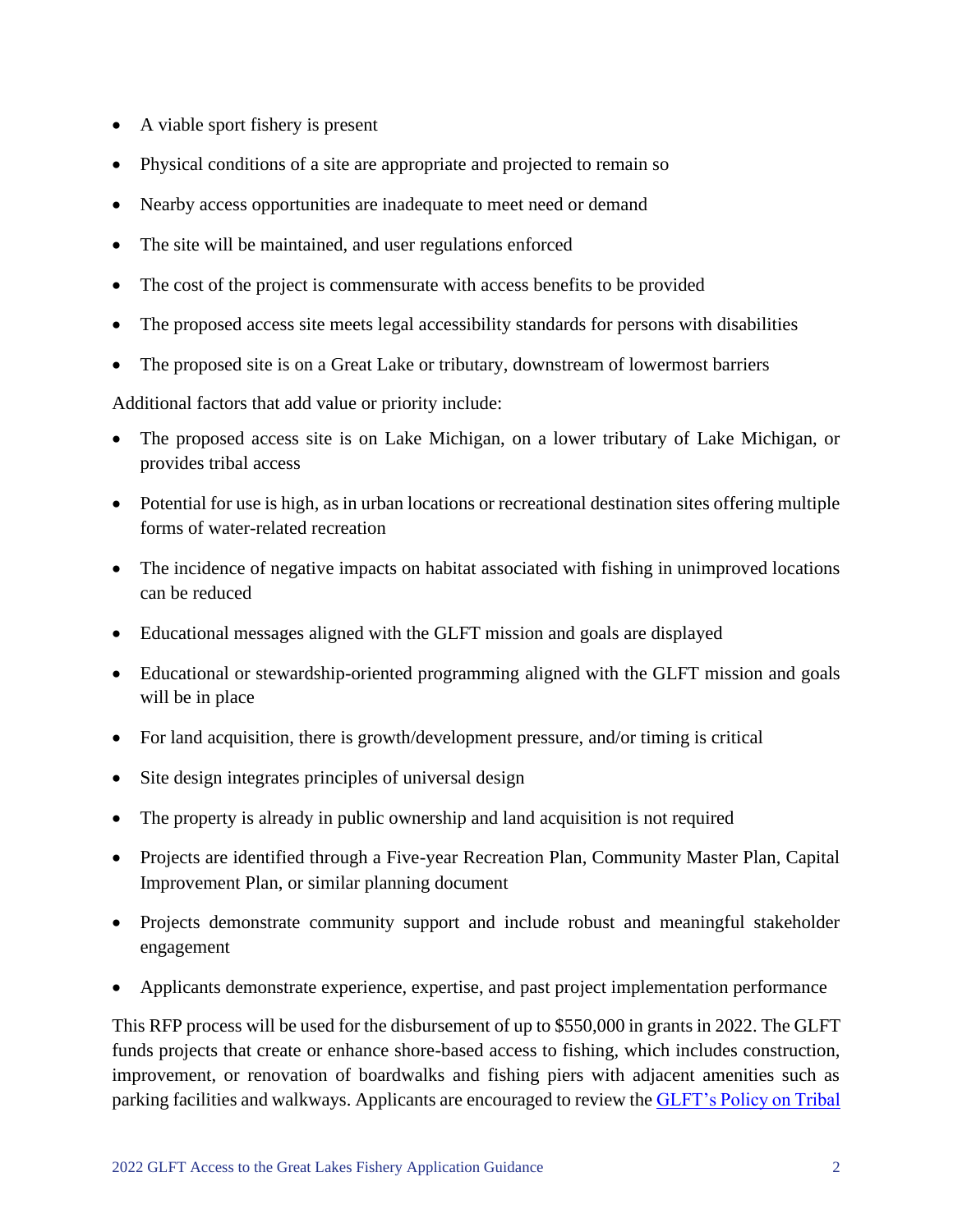[and Recreational Fishing Access Grants](https://www.glft.org/wp-content/uploads/2021/09/access_proposals_fishing_grants_policy.pdf) prior to submitting a proposal. Additional requirements for proposals that only seek funding to support the development of engineering and design and or feasibility studies, as well as those seeking funding to support development of fish cleaning stations, are provided in the policy.

If your proposal involves a request for the GLFT to fund the acquisition of real property, review the [GLFT's Policy on Land Acquisition](https://glft.org/wp-content/uploads/2021/09/land_acquisition_proposals_policy_8-3-04.pdf) to determine the eligibility of your proposal. This policy, and others relating to grant proposals, can be found on the [Resources](https://www.glft.org/resources/) page on our website [\(www.glft.org\)](http://www.glft.org/). The questions under the Land Acquisition section of this guidance document and the online application are required only if your project includes a land-acquisition component.

# **Submission and Award Dates**

Applications are due by **August 19, 2022**, at 5:00 PM Eastern Standard Time (EST). Funding decisions will be made by the GLFT Board of Trustees on November 8, 2022. Applicants will be notified of funding decisions by November 30, 2022. Grant awards will be available to successful applicants upon formal action by the board.

Applications must be submitted through the GLFT website [\(www.glft.org\)](http://www.glft.org/). The Web-based application system will prompt you with mandatory questions and instructions to guide you through the application process.

To begin, visit the [Access to the Great Lakes Fishery](https://www.glft.org/access-to-the-great-lakes-fishery/) page on our website you will find Application Guidance documents and other useful information to help you complete an application.

Grant opportunities for which the GLFT is accepting applications can be viewed by clicking the [Apply for Active Grant Opportunities](https://portal.glft.org/opportunities) button, which will direct you to a page with online applications. Click on the title of the grant opportunity you are interested in and follow the instructions to apply.

If you already have a user account in our system, you will need to enter the email address and password you used to create your account to log in. If you do not know your password, click on [Forgot Your Password.](https://portal.glft.org/users/password/new) Instructions to change your password will be sent to the email address associated with the user account.

If you do not have a user account in our system, click on [Create an Account,](https://portal.glft.org/users/sign_up) follow the instructions provided, and then proceed to the grant application.

If you need assistance with setting up your account, please contact GLFT staff at 517-371-7468 or [glft@glft.org.](mailto:glft@glft.org)

## **When Completing the Online Application**

• Remember to save your work often.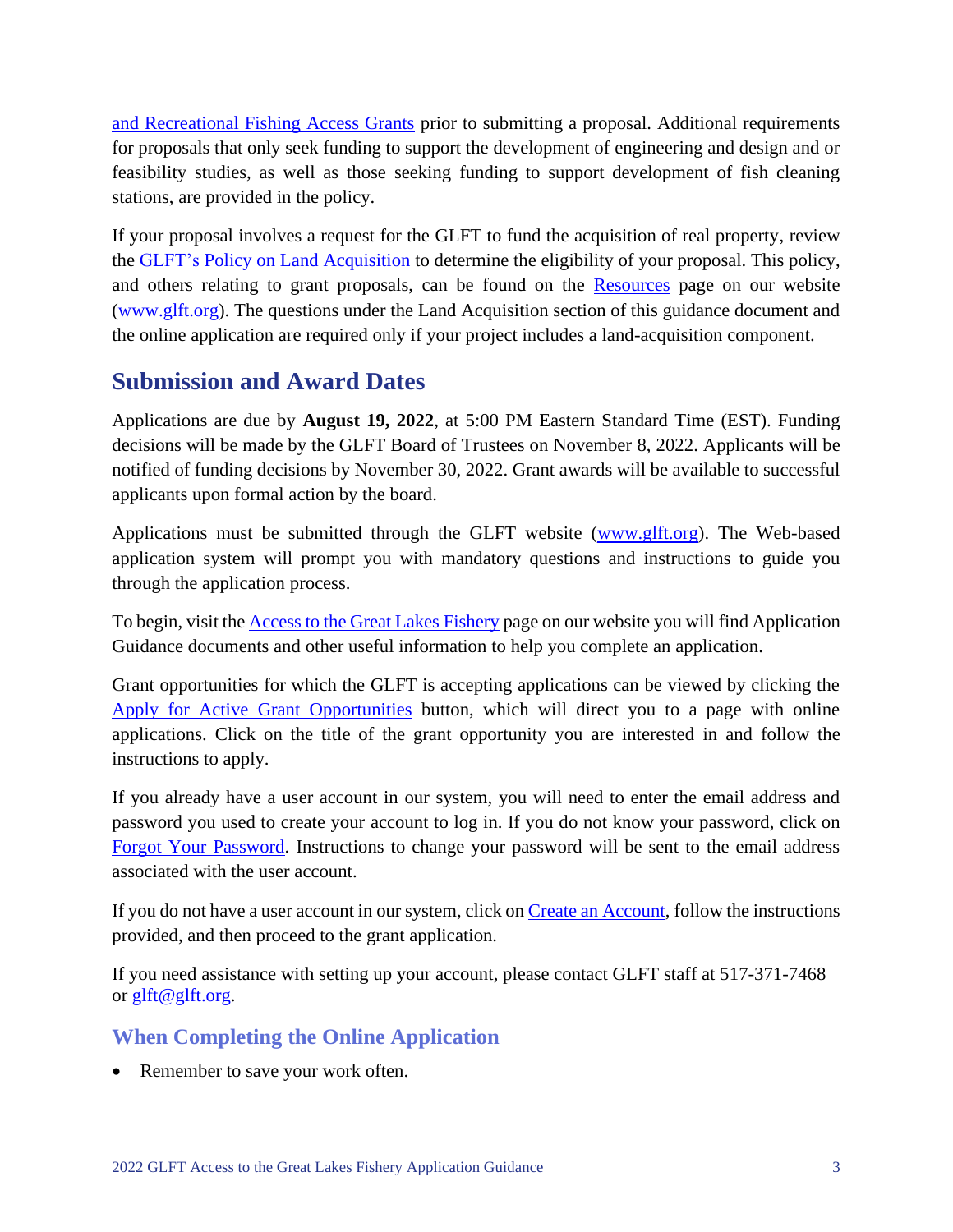- When uploading a document, click Save to complete the file transfer.
- You may leave your work and return at a later time to complete the application.
- **To return to an already started online application, log in and click on the Dashboard button, located in the upper right corner of the page. The Dashboard page provides access to your applications and/or active projects.**
- Make sure that your answers to each question are within the text field limits.
- Check each field before it is submitted.
- Be sure to answer all the required questions. The system will not allow an application to be submitted if a *required* question is not answered.
- Be aware that no changes can be made to the application once it is submitted (if an error was made, contact GLFT staff).

#### **Applicants are encouraged to log in to the site and review the application well in advance of the submission deadline. Late applications will not be accepted.**

## **Application Assistance**

Prospective applicants are encouraged to contact GLFT staff prior to submission of a grant proposal to discuss project goals and alignment with GLFT priorities. Staff are also available to assist applicants with navigating the online grant proposal submission process. Please contact Jon Beard at 517-371-7468 or [jbeard@glft.org](mailto:jbeard@glft.org) to discuss a proposal.

# **Applicant Eligibility**

Organizations eligible to apply for GLFT grants include nonprofit organizations with a 501(c)(3) designation from the Internal Revenue Service (or nongovernmental organizations holding charitable status in their country), as well as educational and governmental (including tribal) organizations.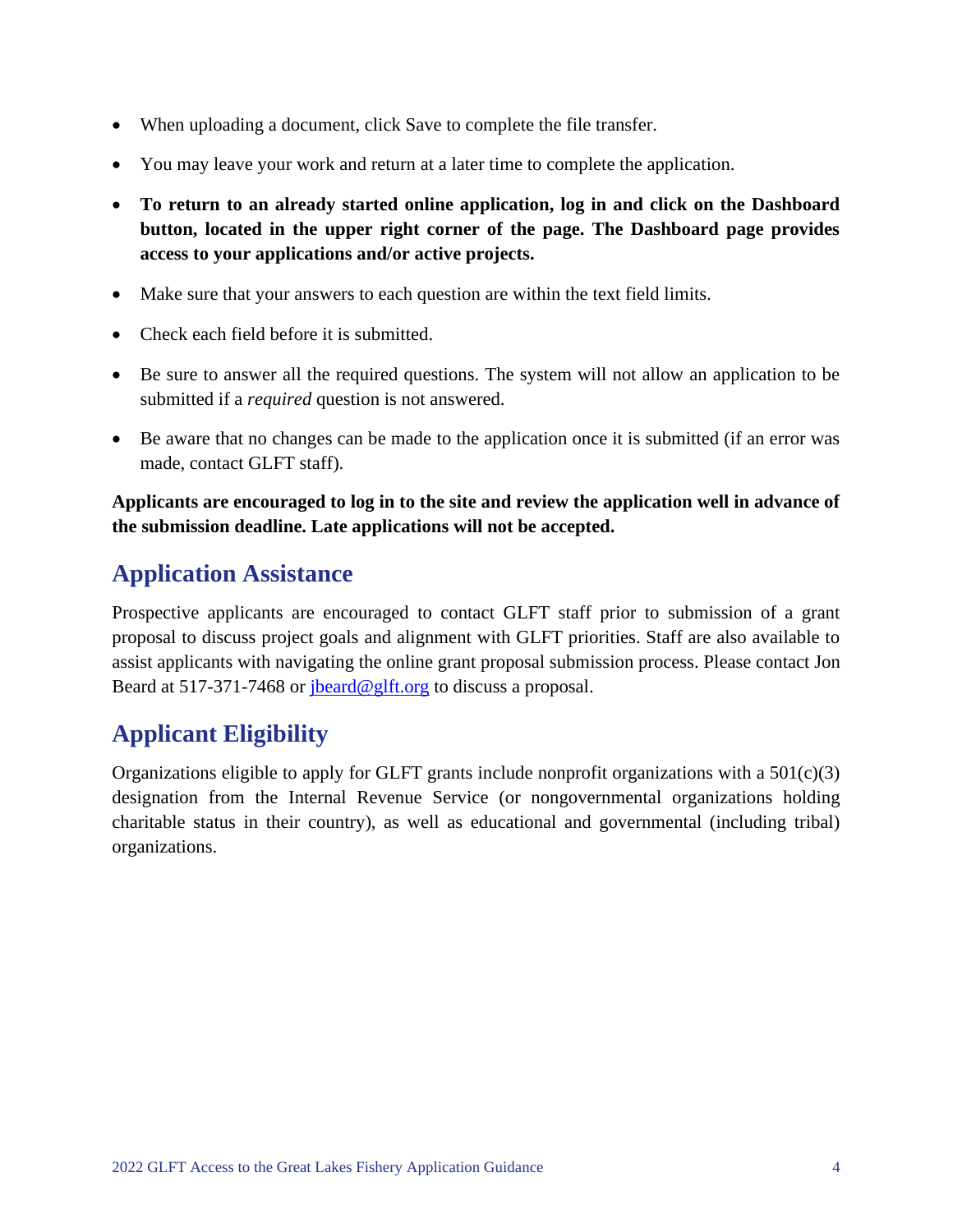# **Application Requirements**

Applicants will be asked to submit the following information:

## **Applicant Information and History**

Supply information about the applicant, including the name and email address of the project manager and the history of the organization's grant applications to the GLFT, including whether or not the organization has previously applied to the GLFT, has previously received funding from the GLFT, and has previously proposed this project to the GLFT.

### **Grant Request**

Supply information about this grant proposal, including the funding amount requested from the GLFT (as well as available matching funds) and project start and end date.

#### **Project Summary**

Briefly explain what the project proposes to accomplish using terminology appropriate to include on the GLFT website or in a press release to communicate project goals to a general audience. (Limit your response to 75 words.)

## **Project Narrative**

Supply information about the proposed project. Note the word count limits for each response.

- 1. *Access to the Great Lakes Fishery.* Describe the proposed site enhancements and explain how they will improve shore-based recreational and/or tribal access to the Great Lakes fishery. Provide detailed information about fishing structures that would be developed, modified, or renovated, such as boardwalks, breakwalls, or fishing piers/platforms. If funding is requested for engineering/feasibility studies only, describe the anticipated enhancements that would be evaluated through the studies. Additional guidance regarding engineering/feasibility studies is provided in the [GLFT's Policy on Tribal and Recreational Fishing Access Grants.](https://www.glft.org/wp-content/uploads/2021/09/access_proposals_fishing_grants_policy.pdf) (Limit your response to 250 words.)
- 2. *Fishing-related Amenities.* Describe the fishing-related amenities to be provided in conjunction with the project. The GLFT only funds specific, angling-related amenities associated with shore-based fishing access projects. For more information regarding the type of fishing access amenities eligible and ineligible for funding, refer to the **Policy on Tribal and** [Recreational Fishing Access Grants,](https://www.glft.org/wp-content/uploads/2021/09/access_proposals_fishing_grants_policy.pdf) available on the GLFT website at [www.glft.org.](http://www.glft.org/) (Limit your response to 200 words.)
- 3. *Geographic Location (Narrative).* Describe the geographic location of the proposed project. Recreational fishing access projects must be located in Michigan on the Great Lakes or lower portions of major tributaries, below the lowermost barrier to fish passage. Tribal fishing access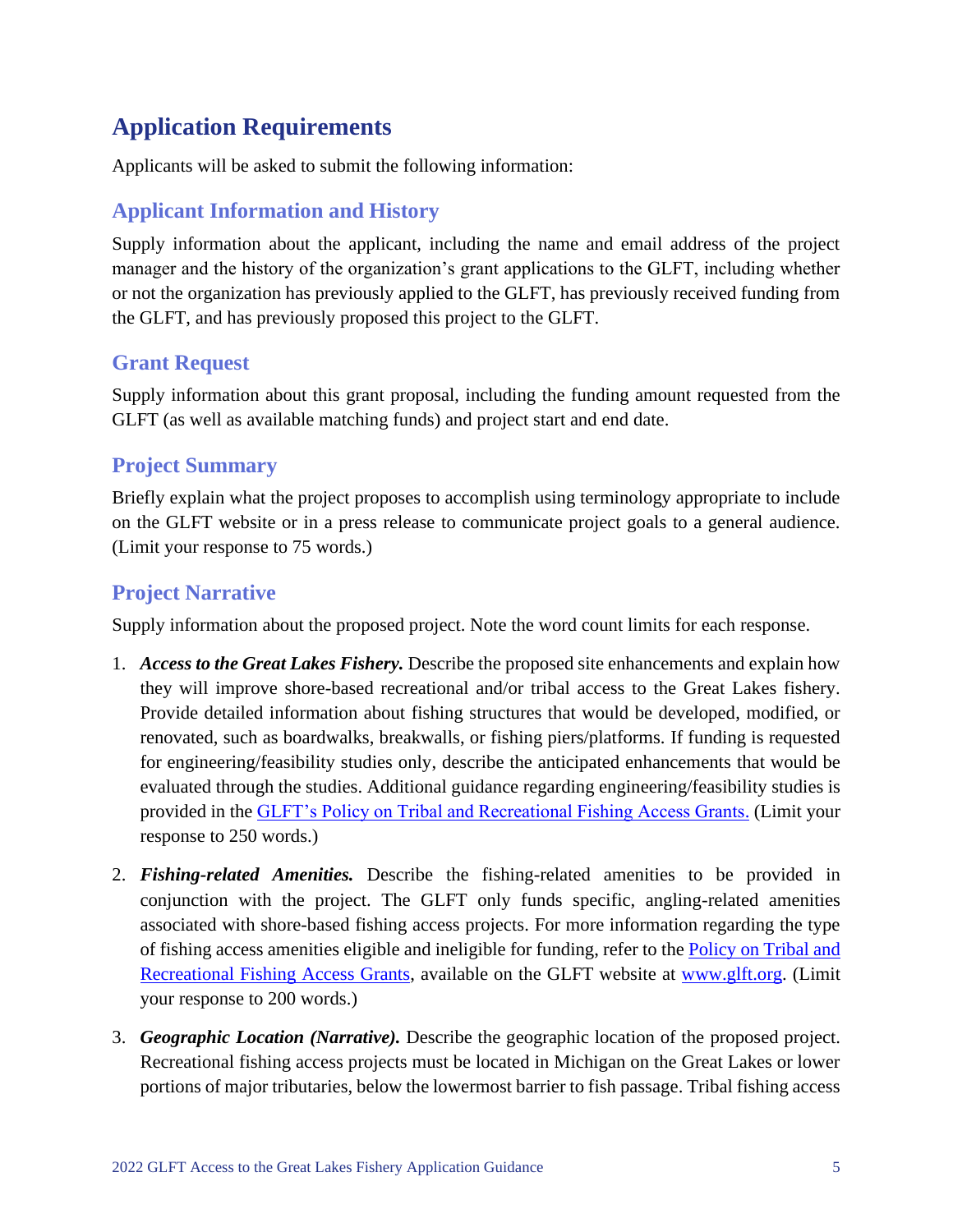projects must be located on northern Lake Michigan or northern Lake Huron, consistent with the provisions of the 2000 Great Lakes Consent Decree, or subsequent agreements. (Limit your response to 125 words.)

- 4. *Geographic Location (Map)***.** Provide a map depicting the project location. Upload the document as a PDF in the online application.
- 5. *Geographic Location (Zip Code).* Indicate the Zip code of the project location.
- 6. *Project Need***.** Describe the need for and significance of the project, noting the nearest Great Lakes access opportunity and whether the site will fill an unmet need for access in the area. Projects located in areas where there is an unmet need for fishing access (i.e., there is no viable access alternative nearby) will be given higher priority when making funding decisions. Projects that would renovate or improve existing shore-based angling and tribal fishing facilities that have exceeded or are nearing the end of their planned lifecycle will also be given a higher priority compared to projects focused on developing new sites. (Limit your response to 250 words.)
- 7. *Relationship to Recreation and Other Management Plans.* Describe the planning process used to identify the proposed site location and site enhancements. Priority will be given to projects that are identified through a Five-year Recreation Plan, Community Master Plan, Capital Improvement Plan, or similar planning document. (Limit your response to 300 words.)
- 8. *Population.* Describe the population in the project area. Funding priority will be given to sites where the potential for use is high, as in urban locations or recreational destinations offering multiple forms of water-related recreation. How many anglers do you anticipate using the site annually? Approximately what percentage of all facility users will be anglers? (If facilities are to be shared with other expected users of the site, the GLFT will consider funding a share of the project costs based on estimated use by anglers versus nonanglers.) (Limit your response to 200 words.)
- 9. *Community Engagement.* Describe the extent to which stakeholder groups such as local residents, tourists, anglers, and management agencies have been involved in the development of the proposed project. Provide details regarding plans for continued community engagement. Projects should have a broad range of support from organizations and/or agencies interested in Great Lakes fisheries, from the general public; and/or from the scientific community. Priority will be given to projects that can demonstrate such support and include robust and meaningful stakeholder engagement. (Limit your response to 300 words.)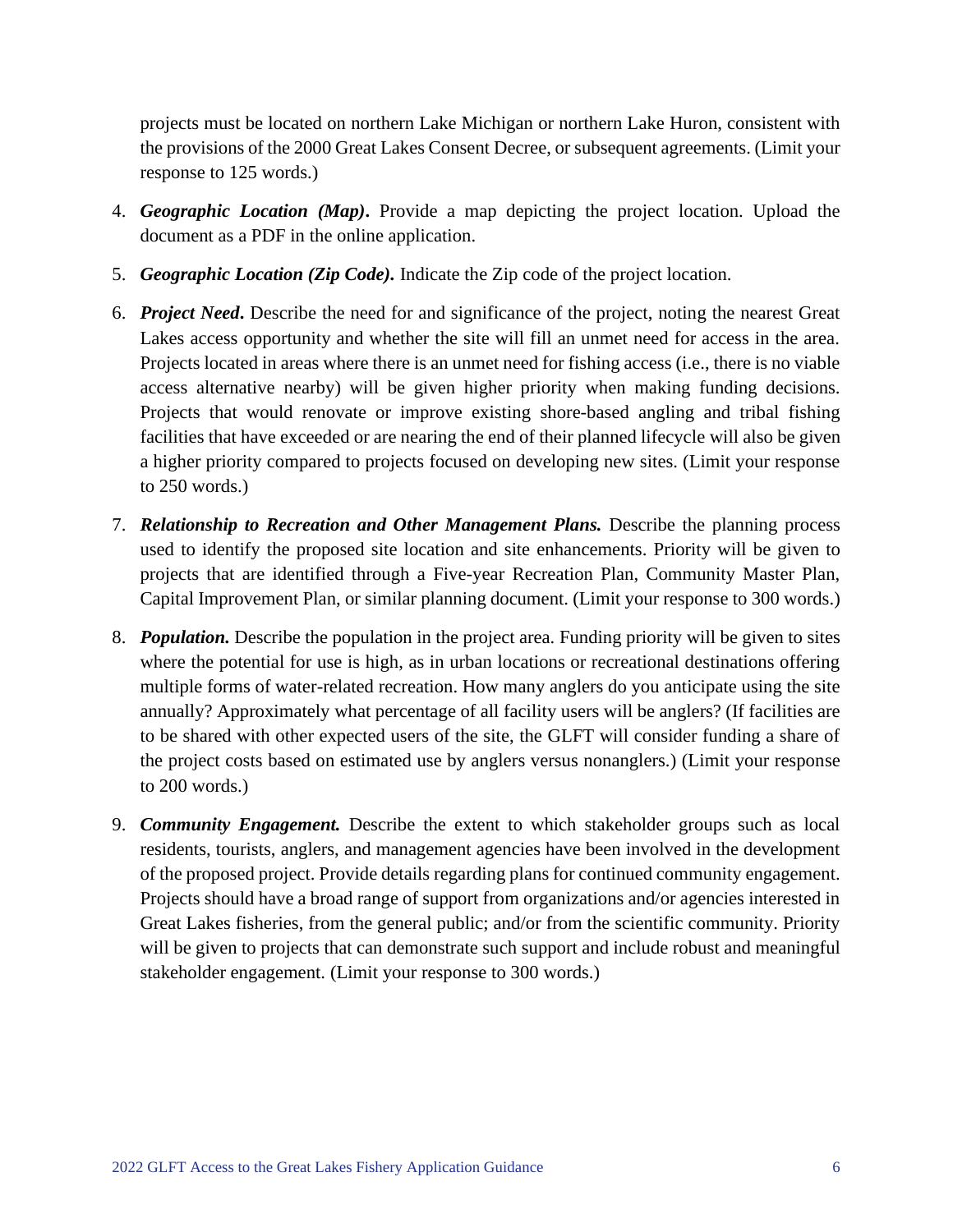- 10. *Physical Characteristics.* Describe the physical characteristics of the site that make it suitable for fishing access. The proposed site must have the physical characteristics necessary for access site construction. Priority will be given to projects proposed on sites where property is already in public ownership and land acquisition is not required. (Limit your response to 200 words.)
- 11. *Long-Term Site Suitability.* Over time, Great Lakes water levels fluctuate, reaching extreme highs and lows that can impact site access and usability. Describe how the site will be designed to provide high quality access during periods of extreme high and low water levels. (Limit your response to 300 words.)
- 12. *Habitat Improvement.* Describe the incidence of habitat destruction that will be prevented/lessened because of proposed access improvements, if any. Projects that will prevent or lessen the incidence of habitat destruction associated with shore-based fishing in a previously unimproved location will be given higher funding priority. If the proposed project will have no effect on habitat, please indicate as such. (Limit your response to 200 words.)
- 13. *Maintenance and Safety Measures.* Describe how the site will be maintained, how the safety of visitors will be ensured after it is constructed, and how the site will remain under the control of the applicant or a project partner for a period of at least 20 years. Applicants must demonstrate the ability to maintain the access site, ensure the safety of its users, and enforce user regulations. Furthermore, any facilities or improvements constructed using GLFT funding are also required to be maintained and controlled at the grantees' expense for a period of at least 20 years. (Limit your response to 300 words.)
- 14. *Renovation of Existing Sites.* Existing outdoor facilities are eligible for renovation, provided the facility is approximately 20 years old and poor maintenance, design, or construction was not the cause of the poor condition. If your proposal includes capital improvement of an existing site, describe the current and past site maintenance practices, and discuss the need for reinvestment at this time. If the proposal includes development of a new site, please indicate as such. (Limit your response to 200 words.)
- 15. *Tribal Commercial Fishing and Public Usage.* If tribal access will be provided, please describe the arrangements that have been made with respect to other tribes and the public using the site. If no special provisions for tribal access would be provided, indicate as such. (Limit your response to 200 words.)
- 16. *User Fees to Access the Facility.* State whether users of this facility will be required to pay a fee to access the facility and describe any fees that will be required to access the site. (Limit your response to 150 words.)
- 17. *Accessibility.* Describe how the proposed access site would accommodate people of various needs and abilities. Proposed access sites must meet legal accessibility standards for persons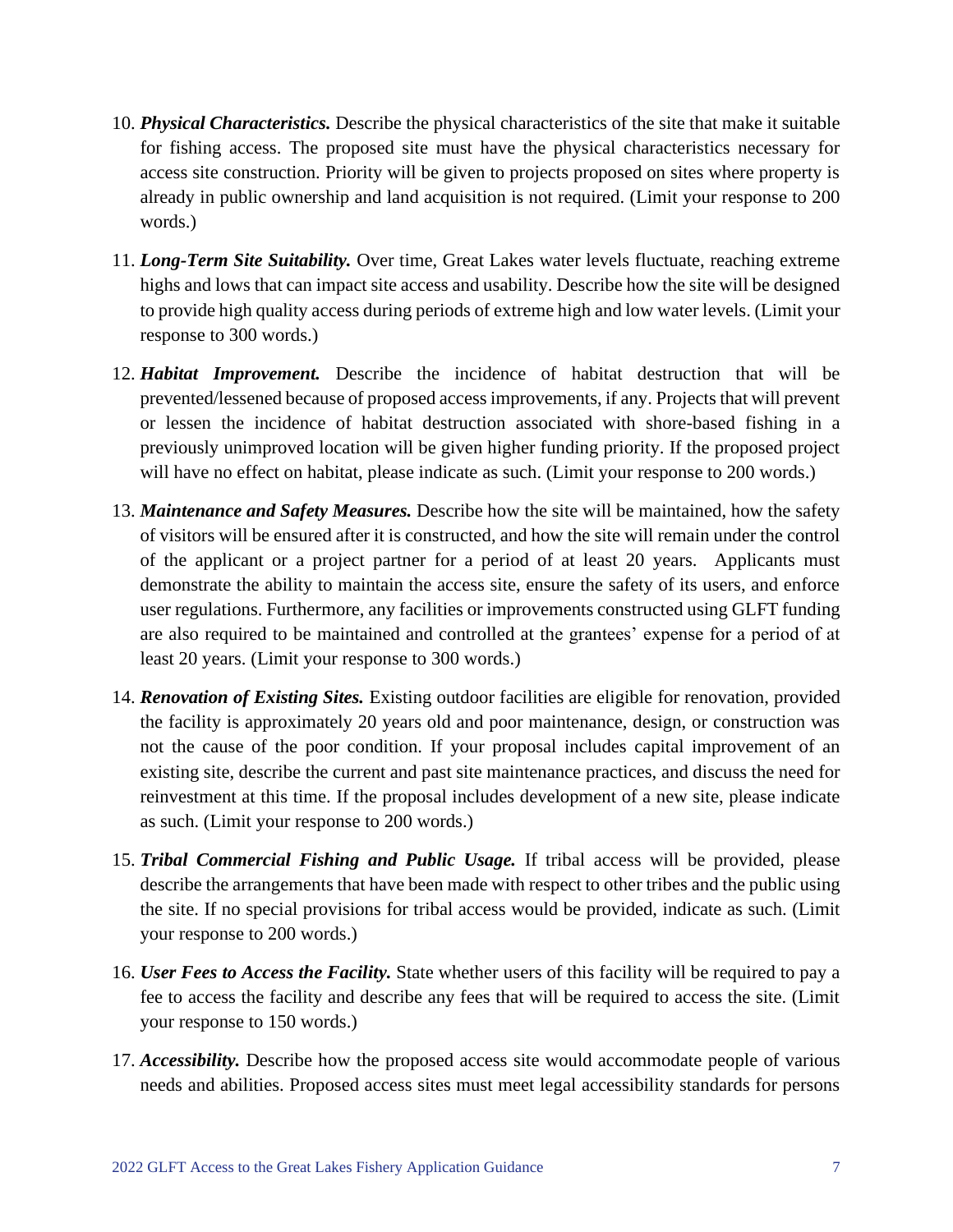with disabilities. Priority will be given to projects that support the principles of universal design. (Limit your response to 200 words.)

- 18. *Authorizations, Permits, or Approvals.* Describe any authorizations, permits, or approvals required to undertake the project. Include information regarding status of permits, etc., as of the grant application date. If tribal fishing access is to be provided, explain how this project will comply with the 2000 Great Lakes Consent Decree, or subsequent agreements, including a statement indicating that the grant funds requested will not replace other sources of funding provided by the consent decree. (Limit your response to 200 words.)
- 19. *Communications.* Describe your plans for making the public and other appropriate forums or groups aware of results. (Limit your response to 200 words.)
- 20. *Educational Opportunities.* Describe the Great Lakes fisheries-oriented educational opportunities that will be included on the site (e.g., interpretive signage, events), if any. Funding priority will be given to proposals that include angler education opportunities (e.g., signage at access site that identifies potential catch, fishing seasons, and other information relevant to anglers and aligned with the GLFT mission and goals) and projects with educational or stewardship-oriented programming aligned with the GLFT's mission. If no educational opportunities would be included, please indicate as such. (Limit your response to 200 words.)
- 21. *Applicant Capacity***.** Describe the applicant's capacity to administer and complete the proposed project, including demonstrated experience in successfully managing grants and executing projects of a scope and depth comparable to those of the proposed project. Priority will be given to applicants with experience, expertise, and exceptional past project implementation performance. (Limit your response to 250 words.)

### **Land Acquisition**

This section is required only if your proposal includes a request from the GLFT to support the acquisition of real property through fee simple or lesser interest in a property. **If your proposal does not include land acquisition, you may SKIP TO THE NEXT SECTION.**

The GLFT has determined that its primary mission is NOT to acquire property except in limited circumstances where the acquisition of fee simple or lesser interest in property is an essential element in accomplishing its primary mission. In general, the GLFT relies upon federal, state, and local agencies; private land conservancies; and private foundations that routinely acquire interest in lands to protect, enhance, and preserve natural resource or access of value to the public. For additional information, refer to the [GLFT's Policy on Land Acquisition.](https://glft.org/wp-content/uploads/2021/09/land_acquisition_proposals_policy_8-3-04.pdf)

22. *Acquisition Need***.** In order to be considered for funding fee simple acquisitions, easements, or similar land control costs, projects shall demonstrate, at a minimum, that the proposed land control cost is an essential component in providing recreational or tribal access to the Great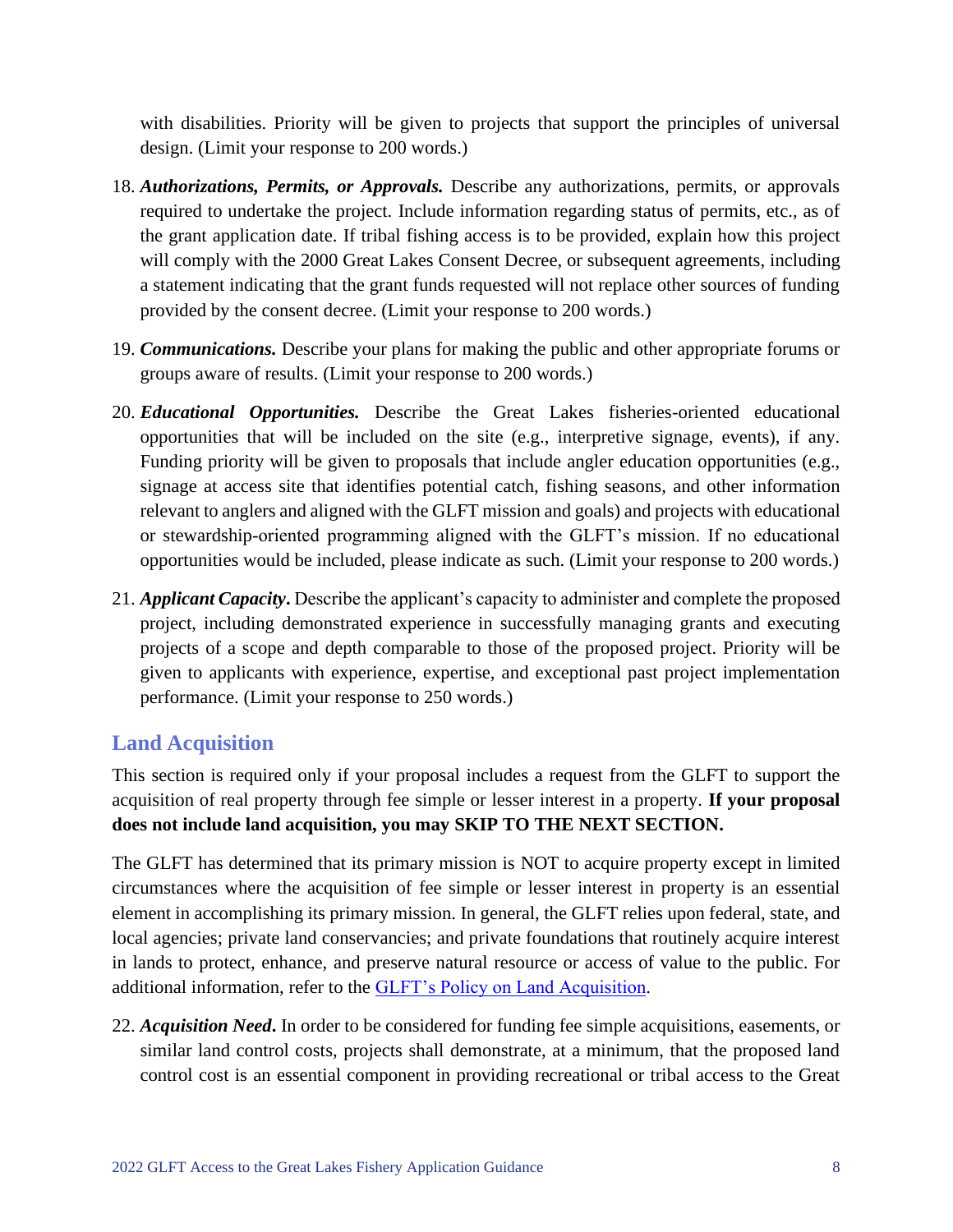Lakes fisheries. Describe how the proposed land acquisition supplies a necessary component in support of providing access to the Great Lakes fisheries. (Limit your response to 250 words.)

Validate this need by supplying a letter from the local Department of Natural Resources district office, Chippewa Ottawa Resource Authority, or local land conservancy. Please upload your letter(s) in the online application. If you have multiple letters, please merge them to create only one PDF file before uploading.

- 23. *Property History.* Provide a brief history of the property and its purchase status. Also explain the current purchase status, that is, the applicant's current stage in the purchase process. (Limit your response to 300 words.)
- 24. *Development Pressure***.** Describe the rate at which land costs in the proposed area and/or growth and development pressures are increasing. (Limit your response to 125 words.)
- 25. *Long-term Maintenance***.** Explain how the applicant will ensure that the property interests will remain available for project purposes, in control of the applicant, and be maintained by a public agency or private nonprofit entity. (Limit your response to 250 words.)

## **Project Attachments**

*Design Drawings.* In the online application, upload design drawings for your proposal, if available. Only PDF files will be accepted. If you have multiple drawings, please merge them to create a single PDF file before uploading.

*Letter(s) from Fishery Managers.* In the online application, upload a letter(s) from the local Department of Natural Resources district office and/or the Chippewa Ottawa Resource Authority validating that the project provides access to a viable sport and/or tribal fishery. Only these projects will be considered for GLFT funding. Upload the letter(s) in a PDF file. If you have multiple letters, please merge them to create a single PDF file before uploading.

### **Project Budget**

The project budget consists of two components: (1) the detailed budget worksheet and (2) the budget narrative. The two components should complement one another and provide sufficient detail for the GLFT to evaluate whether the requested funding is appropriately aligned with the scope of work. To the extent possible, provide detailed information about line item expenses. Examples of costs include, but are not limited to, boardwalks/walkways, railings, staircases, ramps, bridges, fishing piers/platforms, parking, benches, restrooms, pavilions, soil erosion control, site restoration, shoreline stabilization, demolition, mobilization, electrical improvements, and signage.

*Detailed Project Budget.* Complete a [detailed project budget](https://www.glft.org/wp-content/uploads/2021/09/detailed_budget_worksheet.xlsx) form and upload it in the online application as an Excel file. A budget template and additional instructions are available for download in the online application as an Excel file. The budget should cover the total project